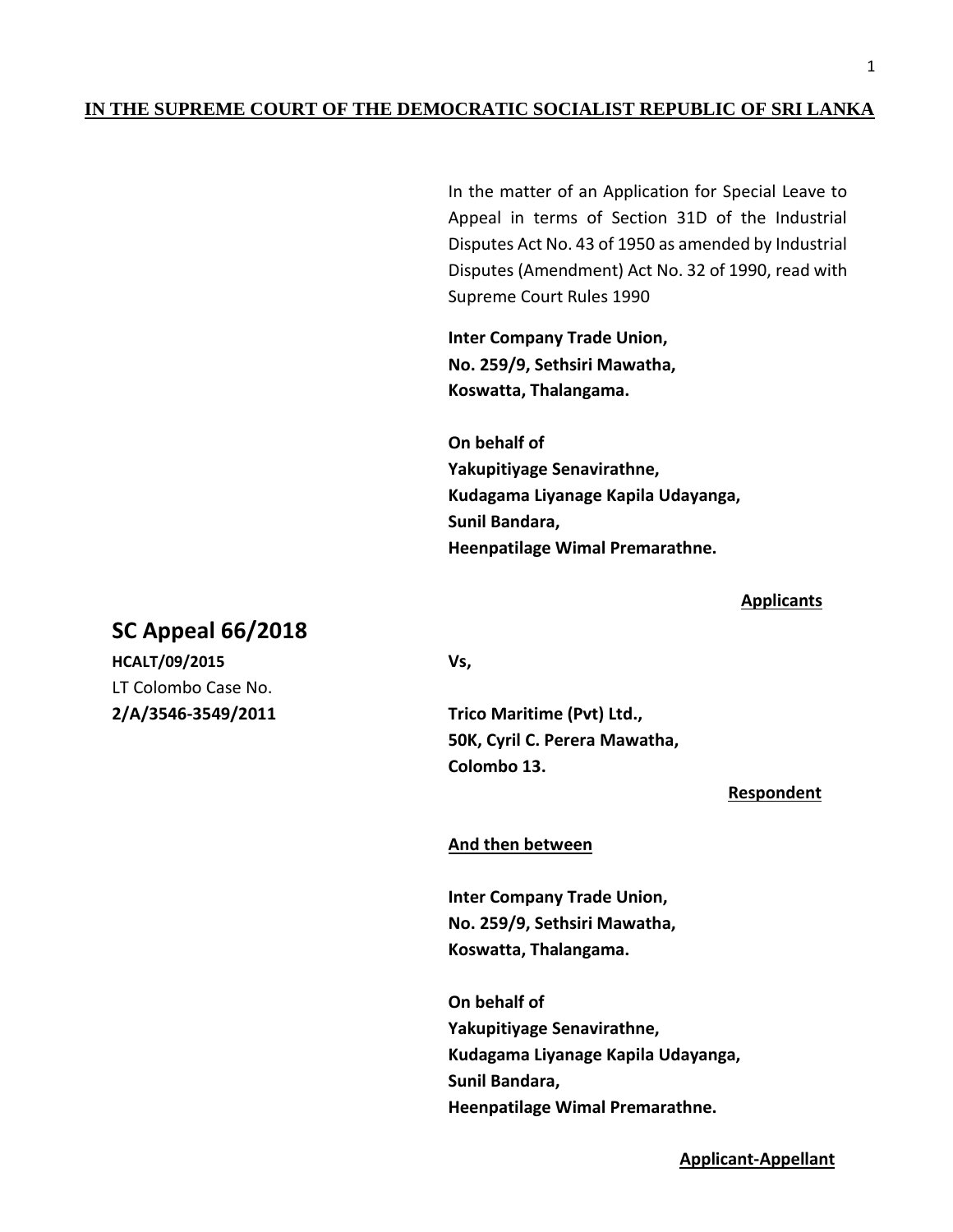**Vs,**

**Trico Maritime (Pvt) Ltd., 50K, Cyril C. Perera Mawatha, Colombo 13.**

### **Respondent-Respondent**

# **And Now between**

**Trico Maritime (Pvt) Ltd., 50K, Cyril C. Perera Mawatha, Colombo 13.**

## **Respondent-Respondent- Appellant**

**Vs,**

**Inter Company Trade Union, No. 259/9, Sethsiri Mawatha, Koswatta, Thalangama.**

**On behalf of Yakupitiyage Senavirathne, Kudagama Liyanage Kapila Udayanga, Sunil Bandara, Heenpatilage Wimal Premarathne.**

#### **Applicant-Appellant-Respondent**

**Before: Justice Vijith K. Malalgoda PC Justice K. K. Wickremasinghe Justice Arjuna Obeyesekere**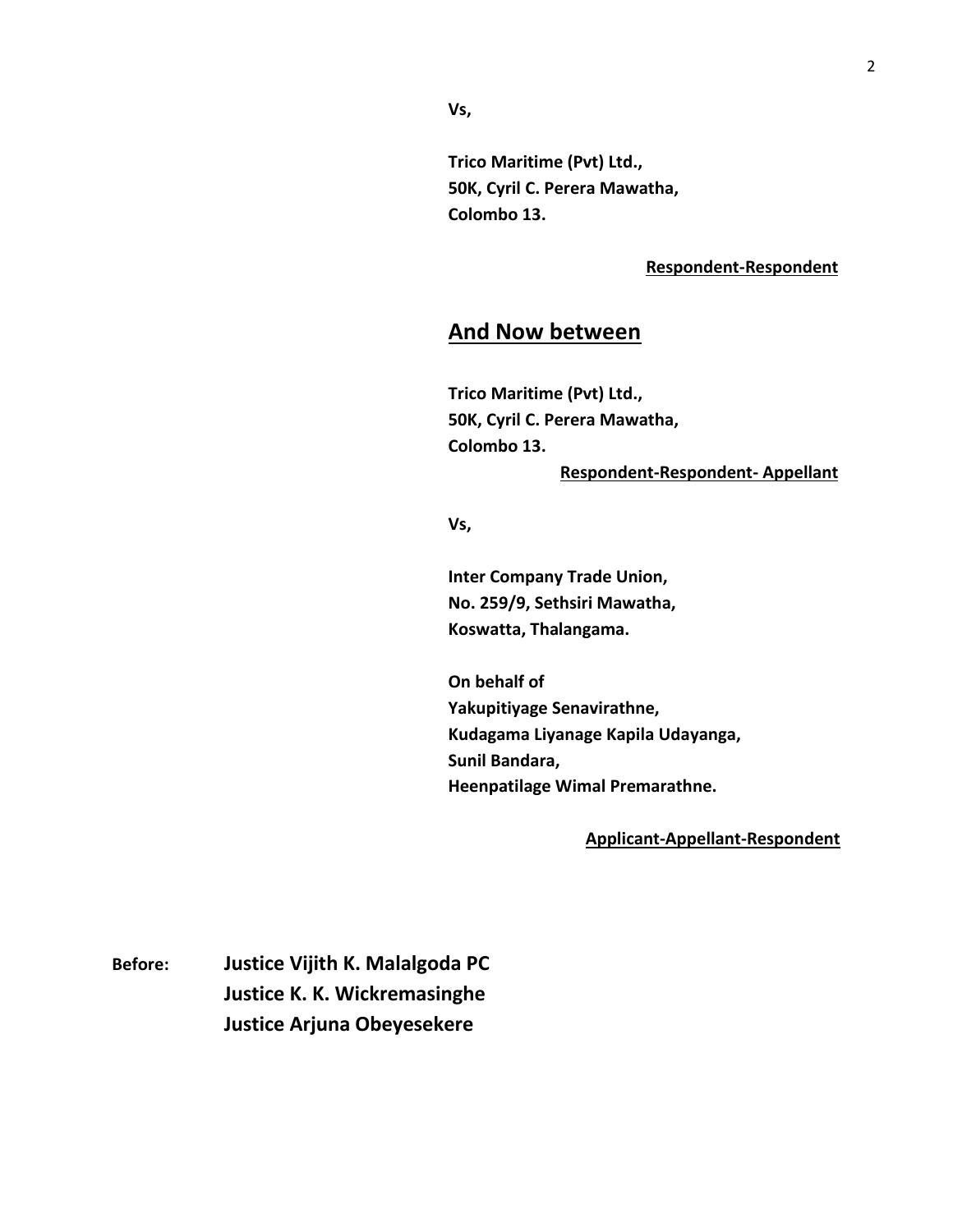Counsel: Kushan De. Alwis, PC with Kaushalya Nawaratne instructed by Santhoshi S. Herath Associates for the Respondent-Respondent-Appellant

Applicant-Appellant-Respondent is absent and unrepresented

**Argued on: 16.11.2021**

**Decided on: 30.03.2022**

## **Vijith K. Malalgoda PC J**

The Applicant - Appellant - Respondent (herein after referred to as 'The Applicant') made four applications on behalf of its four members against the Respondent – Respondent – Appellant (herein after referred to as 'The Respondent') to the Labour Tribunal of Colombo alleging that the services of its members had been illegally and unjustifiably terminated by the Respondent Company. In the said applications, the Applicant prayed that the members whom the Applicant had represented before the Labour Tribunal be reinstated with back wages by the Respondent or be granted compensation in lieu of reinstatement and any other relief that the Tribunal may seem meet.

The Respondent whilst filing the answers before the Labour Tribunal, took up the position that the termination of the services of the said employees were due to serious act of misconduct which were established after a formal domestic inquiry. The Respondent stated further, that the said termination on the part of them, was lawful and justifiable and prayed, the applications be dismissed.

All four applications were heard together and after the trial, the Labour Tribunal by its Order dated 30<sup>th</sup> January 2015 held that two of the said employees have not been proven guilty for the charges made against them, and the other two has directly participated with the incident of assault and thereby committed an act of grave misconduct. However, the Labour Tribunal concluded that the termination of the services of all four employees were just and equitable, and no one has been compensated.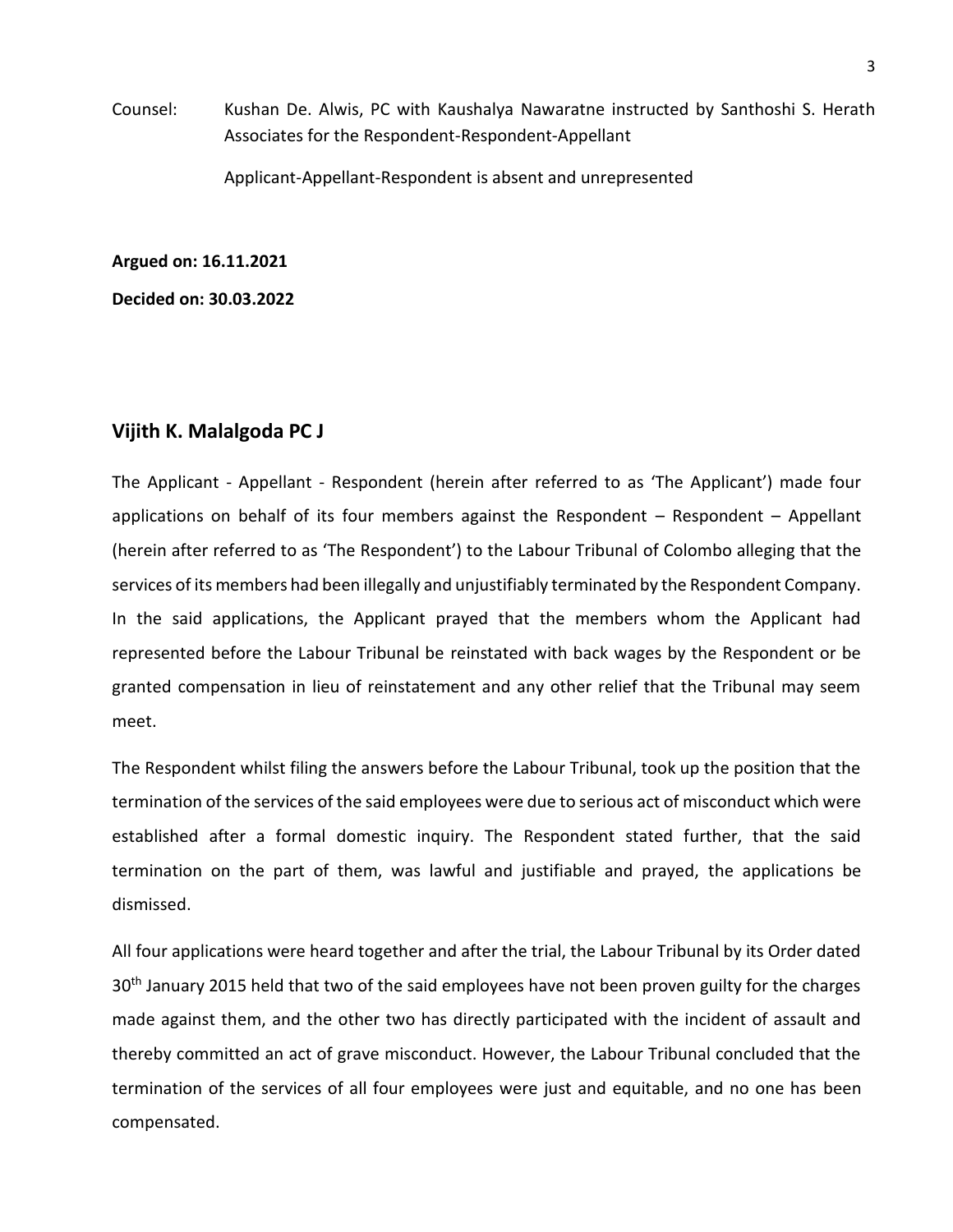Being aggrieved by the said Orders of the Labour Tribunal, the Applicant appealed to the High Court of Western Province holden in Colombo, and by the Judgment dated 5<sup>th</sup> of June 2017, the learned Judge of the High Court of Western Province holden in Colombo, allowed the appeal by setting aside the Order of the learned President of the Labour Tribunal and ordered a re-trial before the Labour Tribunal.

Being aggrieved by the said Judgment delivered by the High Court, the Respondent preferred the Petition of Appeal dated 14<sup>th</sup> July 2017 seeking Special Leave from the Supreme Court. The Supreme Court having considered the submissions made on behalf of the Respondent on 02<sup>nd</sup> October 2017, granted Special Leave on the question of law set out in sub paragraphs (a) to (f) of paragraph 14 of the said Petition, which states as follows;

- (a) Whether the Honourable Judges of the High Court entitled to reverse or set aside the order of the President of the Labour Tribunal and to order a re-trial on the basis of the alleged contradictions when the oral and documentary evidence on record clearly prove and establish that the Applicants have assaulted Josheph Benedict Fernando, Public Relations Officer of the Respondent?
- (b) Whether the Respondent has in law justified the basis of the termination of the contract of employment of the Applicants before the Labour Tribunal on a balance of probability or on a preponderance of evidence?
- (c) Whether the Honourable Judge of the High Court has erred in law in ordering a re-trial when the Respondent has duly discharged the burden in proving and justifying the termination on balance of probability or on a preponderance of evidence?
- (d) Without having any legal basis, did the learned High Court Judge err in law and in fact in holding that the President of the Labour Tribunal has failed to analyze the oral and documentary evidence placed before him?
- (e) This the Learned High Court Judge err in law in failing to take into consideration the legal principle enunciated in the case of **The Caledonian (Ceylon) Tea and Rubber Estates Ltd. Vs. J. S Hillman** 79 (1) NLR 421, **Associated Battery Manufacturers (Ceylon) Ltd. Vs. United Engineers Workers Union** 77 NLR 541, **Hemas (Estates) Ltd. & Another vs. Ceylon Workers' Congress** 76 NLR 59, and thereby further err in ordering a re-trial?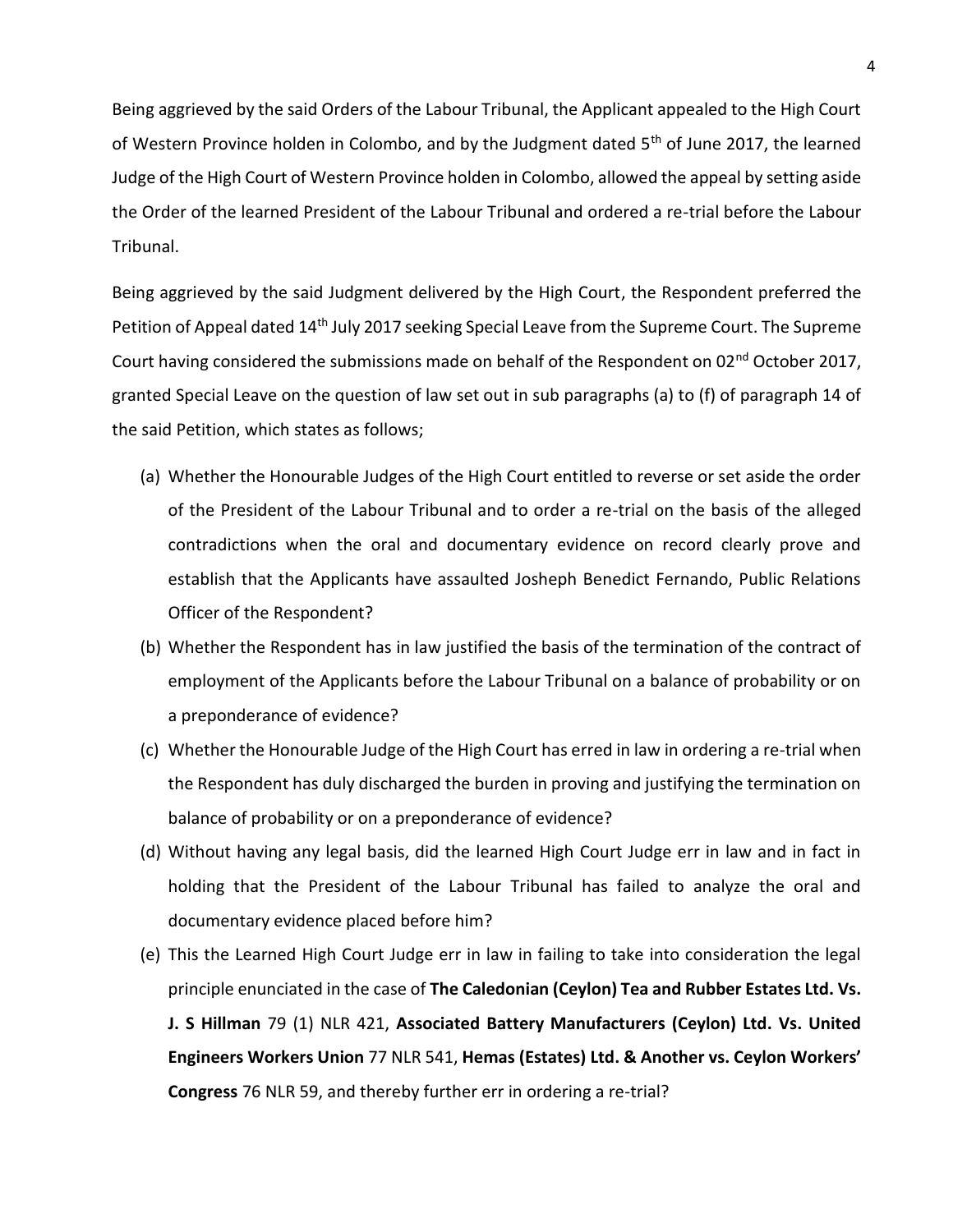(f) Whether the Honourable Judge of the High Court erred in holding that two employees out of several employees involved in an assault incident cannot be found guilty due to the lack of evidence against the other accused employees?

Subsequent to the filing of the instant Special Leave to Appeal Application before the Supreme Court, on several occasions prior and after the granting of Special Leave, notices were issued on the Applicant Union to appear before this Court but the said Union defaulted its duty to represent the employees. As observed by me the Court had issued notice on the Applicant Union on 7 occasions under Registered Post and finally taken up for hearing since the Applicant had not appear before this Court from the time the Special Leave to Appeal Application was filed.

However, this Court is mindful of this fact as well as its responsibility to pronounce a just and equitable order in this case.

Before moving on to the questions of law, on which the leave was granted, it is important to refer briefly to the factual Matrix of this case to have a better understanding of the two contradictory views taken by the Labour Tribunal and the High Court when disposing the cases heard before them.

The Applicant, Inter Company Trade Union, has filed four separate applications in the Labour Tribunal on behalf of the four employees of the Respondent Company Trico Maritime (Pvt.) Ltd, namely Yakupiti Senevirathne De Silva, Kudagama Liyanage Kapila Udayanga, Muruthagahapitiya Ralalage Sunil Bandara and Heenpatilage Wimal Premarathne alleging that the termination of their services was unreasonable and unjustifiable.

In the answers filed before the Labour Tribunal, the Respondent whilst admitting the termination, had taken up the position that the said termination was both lawful and justifiable. It was the position taken by the Respondent, that the termination of the services of the four employees was due to the assault of its Public Relations Officer namely "Josheph Benedict Fernando" at the Hotel "Brighton Rest", where the Annual General Meeting of the Welfare Society was held. According to the Respondents, after the said incident having recorded the statements of the four employees, they were interdicted without pay with effect from 18<sup>th</sup> November 2010 and a charge sheet was served on them by registered post, calling for their written explanations. Since their explanation were found unsatisfactory and unacceptable, a domestic inquiry by an outside and independent inquiry officer was held and the said employees had been found guilty by the inquirer.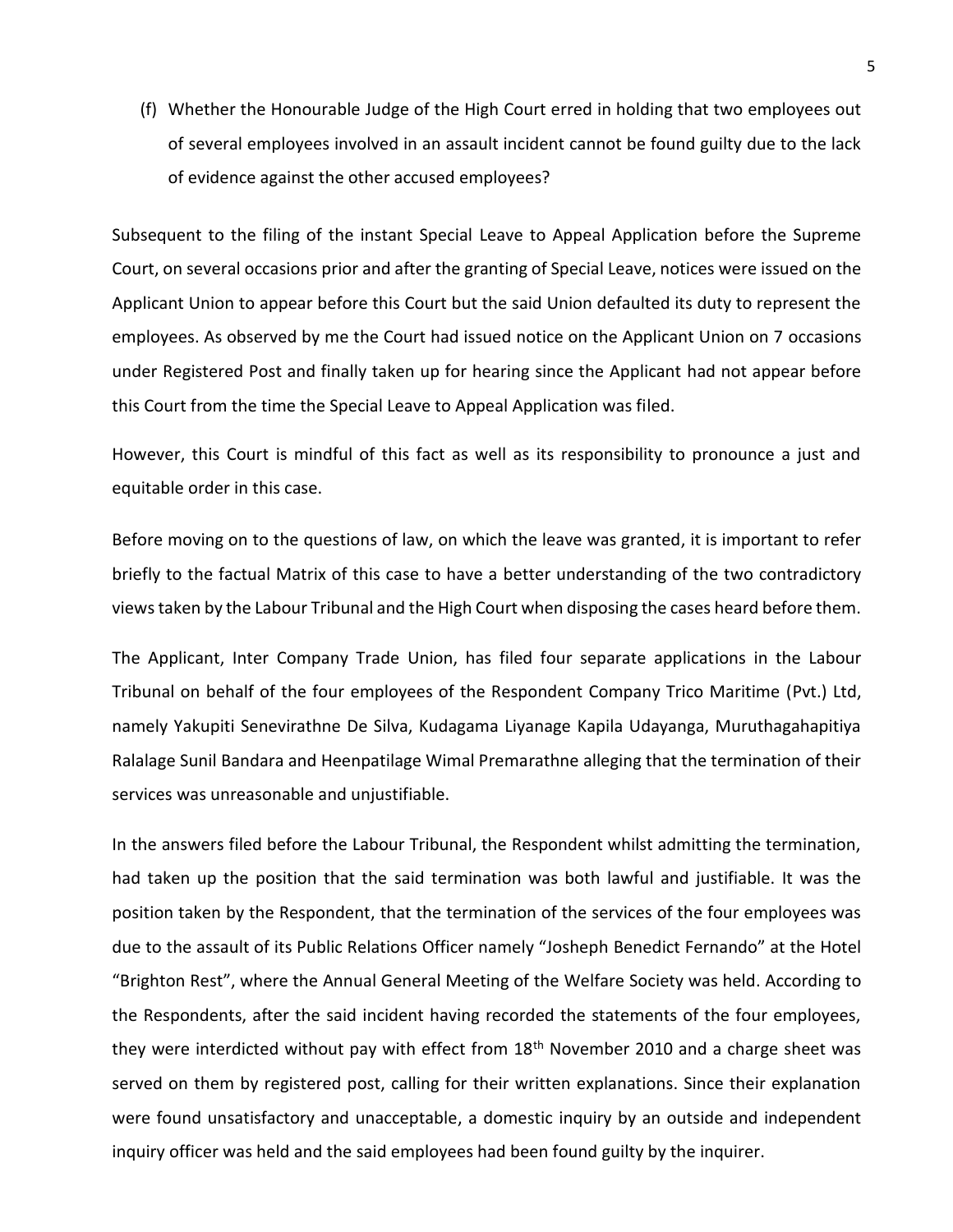The four applications before the Labour Tribunal were consolidated with the consent of the parties and had taken up as one trial.

At the trial before the Labour Tribunal, Josheph Benedict Fernando (Public Relations Officer) and Gamage Nishantha Cooray who was an eyewitness gave evidence with regard to the alleged incident of assault. Sidath Mahendra Nagahawatte (Manager, Security Services of the Mobitel), Mrs. Roshini Dilrukshi (Human Resources Officer), Kasun Thivanka Mallawarachchi (Networking Officer), Arachchige Dinesh Priyantha Salgado (Manager, Human Resources) were also called to give evidence and the documents marked as "R1" to "R8", "X", "X1" and "Y" were produced on behalf of the Respondent.

On behalf of the Applicant, Muruthagahapitiya Ralalage Sunil Bandara and Yakupiti Senevirathne De Silva gave evidence marking the document "A1". Although the Applicants have admitted that they participated the event, the alleged assault was denied by them.

At the conclusion of the trial before the Labour Tribunal, the President, whilst concluding that there was evidence of assault on J. B. Fernando, observed further, that the said evidence was insufficient to establish the assault by two employees namely Kapila Udayanga and Wimal Premarathne who were also represented by the Applicant before the Labour Tribunal.

The President of the Labour Tribunal had observed an inconsistency between the evidence of Josheph Benedict Fernando and Nishantha Cooray with regard to the assault as follows;

"විනිශ්චය අධිකාරියට පැහැදිලි වන්නේ ඉසව්ගත පහරදීමේ සිදුවීම සිදුකල සේවකයන් සම්බන්ධ සාක්ෂිකරුවන් දෙදෙනා අතර පැහැදිලි පරස්පරතාවයක් පවතින බවයි."

and proceeded to conclude,

"නමුත් ඉදිරිපත්ව ඇති සාක්ෂි මත තහවුරු වන කරුණු කෙරෙහි අවධානය යොමු කිරීමේදී විනිශ්චය අධිකාරියට පැහැදිලි වන්නේ 2/අති/3547/11 නඩුවේ සේවකයා සහ 2/අති/3549/11 නඩුවේ සේවකයා වගඋත්තරකරුගේ සුපරීක්ෂක 'ජෝෂප් බෙනඩික් පුනාන්දු' යන අයට පහර දුන් ස්ථානයේ සිටි බවට සාක්ෂි ඉදිරිපත් වුවද ඔවුන් 'ජෝෂප් බෙනඩික් පුනාන්දු' යන අයට පහර දුන් බවට කරුණු තහවුරු වී තොමැති බවයි. ඒ අනුව වගඋත්තරකරු විසින් එකී සේවකයන් දෙදෙනාට එරෙහිව 'ජෝෂප් බෙනඩික් පුනාන්දු' යන අයට පහර දීම යන විෂමාචාරය මත ඉදිරිපත් කර ඇති චෝදනා මෙම විනිශ්චය අධිකාරිය ඉදිරියේ ඔප්පු කිරීමට අපොහොසත් වී ඇති බව තීරණය කරමි."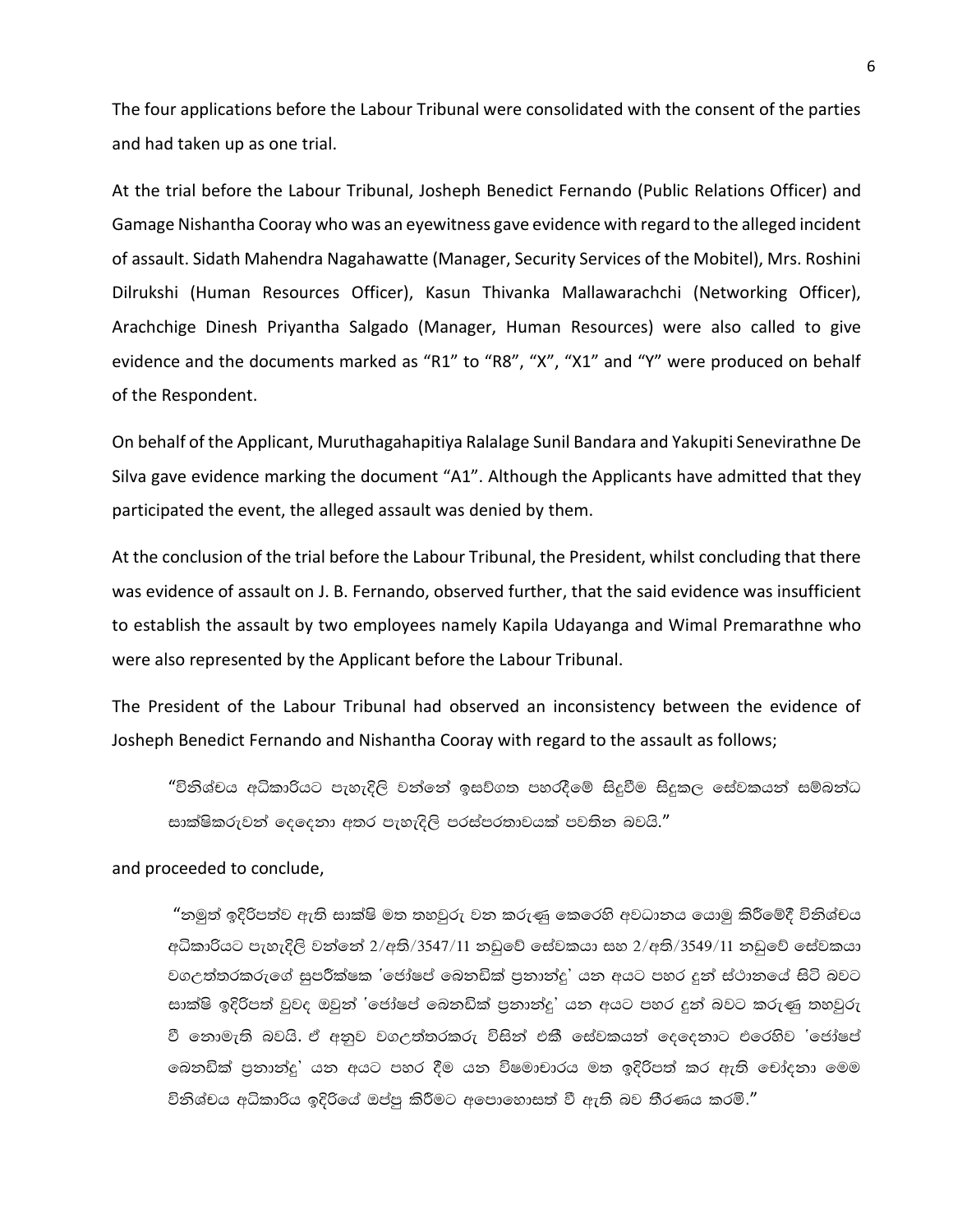but dismissed the Applications filed before the Labour Tribunal on behalf of the said employees for different reasons.

The Superior Courts, when exercising its Appellate powers, are reluctant to interfere with the findings of a Labour Tribunal based on the evidence led before the Tribunal, except acting under Section 31D (3) of *the Industrial Disputes Act 43 of 1950* (as amended) on a question of Law.

However, in the case of *Ceylon Transport Board Vs. N. M. J. Abdeen 70 NLR 407*, this Court held that,

"Where the President of a Labour Tribunal misdirects himself on the facts, such misdirection amounts to a question of law within the meaning of the Industrial Disputes Act.

In the case of Ceylon Transport Board Vs. W. A. D. Gunasinghe 72 NLR 76, it was further held that,

"Where a Labour Tribunal makes a finding of fact for which there is no evidence-a finding which is both inconsistent with the evidence and contradictory of it-the restrictions of the right of the Supreme Court to review questions of law does not prevent it from examining and interfering with the Order based on such findings if the Labour Tribunal is under a duty to act judicially."

As observed by this Court, the dismissal of four employees on alleged misconduct, was the subject matter before the Labour Tribunal and was entirely based on an incident of assault by four employees of the Respondent Company on an officer of the same Company. The officer who was assaulted namely J. B. Fernando, in his evidence before the Labour Tribunal had identified those who assaulted him as follows;

- එතකොට ඔහු හැංගිලාද ගැහුවේ? පු :
- එම මේසයේ 5 හෝ 6 දෙනෙක් හිටියා. ඉසිල් කියන තැනැත්තා නැගිටලා ඇවිත් මට ගැහුවාත්  $\mathcal{C}$ : සමඟම අනෙක් අය බිම පෙරලාගෙන ගැහුවා
- ඉසිල් හෝ වෙනත් කවුරු හෝ මොනවා හෝ කිව්වාද? පු :
- කිසිම දෙයක් කිව්වේ නැහැ. ඔවුන් එකතු වෙලා මට ගැහුවා. සෙනෙවිරත්න කියන තැනැත්තා  $\hat{C}$ : බෝතලයකින් මට දමලා ගැහුවා. මම බිමට පාත් වුනා. ඉන් පසුව එම බෝතලය ඇවිත් කුරේ යන අයගේ බෙල්ලට වැදුනා.

......................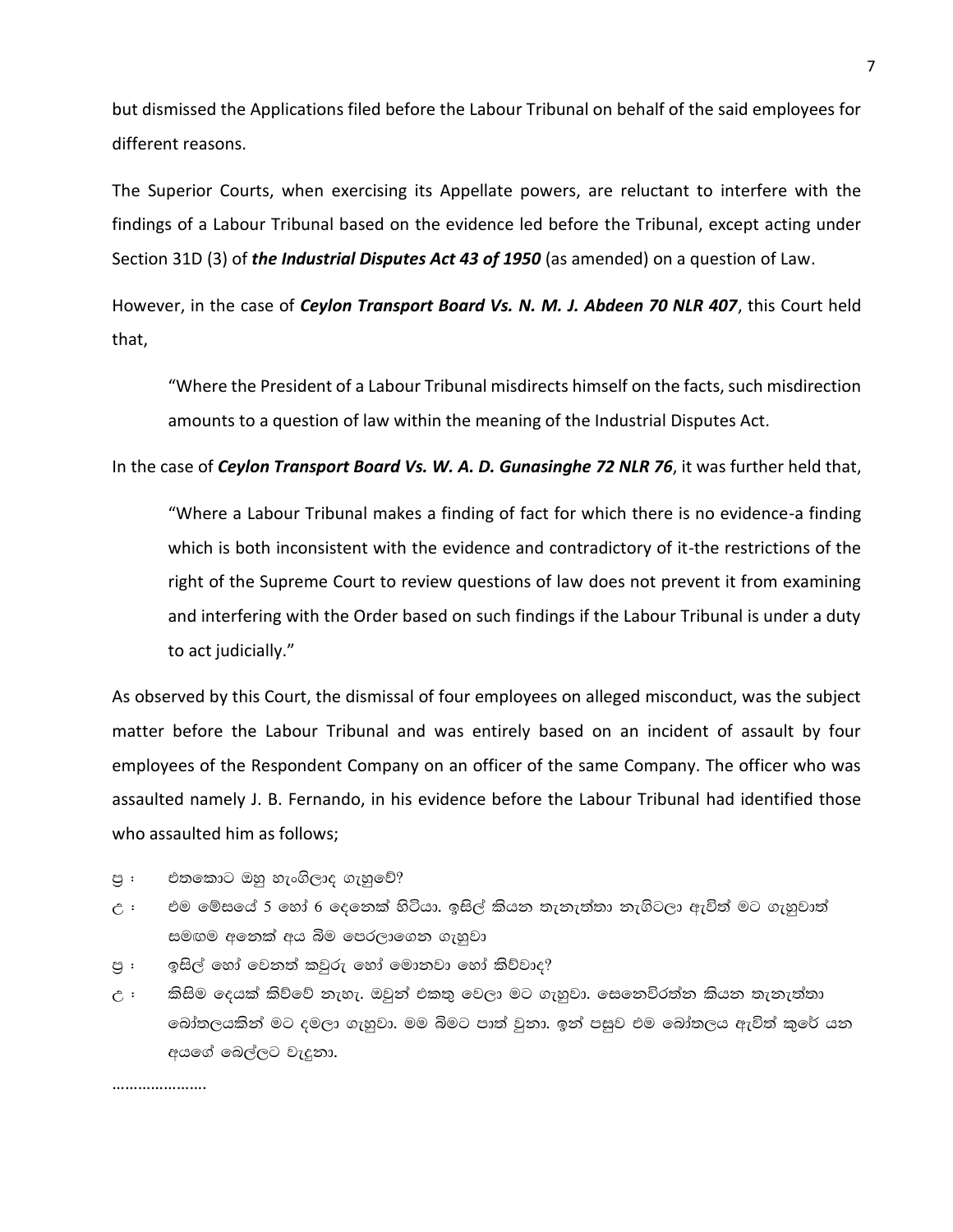පු : තමාට අද උසාවියේ ඉන්න හතර දෙනා පහරදුන්නා?

උ <del>: එසේ</del>ය.

………………….

පු : ඒ සිද්ධිය වුනාට පසු තමා මොකද කලේ? පොලීසියට ගියාද?

උ : ලොලීසියට ගියා.

- පු : ගිහිල්ලා තමා මේ සම්බන්ධව පැමිණිලි කලාද?
- උ : පැමිණිිල්ලක් කලා. ඊට කලින් මෙහෙයුම් කලමණාකරු විකුම මහතා සමඟ කතාකලා. ඔහු කිව්වා පොලීසියට පැමිණිල්ලක් දමන්න කියලා.

The said complaint had been produced at the trial marked R-2.

In his evidence before the Labour Tribunal, witness Nishantha Cooray had referred to the incident that took places on the day in question and said that witness Fernando had accompanied him to the 2<sup>nd</sup> floor in order to show the "Bar" to him and at that time witness Fernando was assaulted by some employees. He identified Applicants Bandara and Senevirathne along with another person assaulting the victim but not seen Kapila and Pemarathne assaulting the victim but they were with the others at that time. He too was hit with a bottle thrown by Senevirathne and he had to bend holding to his face at that time.

That was the only evidence led before the Labour Tribunal with regard to the incident and witness Fernando in his evidence had clearly implicated all 4 Applicants assaulting him along with another person and the 1<sup>st</sup> Complaint made by him to the Police was marked as R-1 during his evidence. No contradictions were marked with his police statement during the cross examination. Even though witness Cooray had not seen Premarathne and Kapila Assaulting the victim he had seen them with the other three, who assaulted the victim but at one stage he had to bend holding to his face since a bottle which was thrown by Senevirathne hit his head.

In the case of *Associated Battery Manufacturers (Ceylon) Ltd Vs. United Engineering Workers' Union 77 NLR 541*, it was held that,

"Where in an inquiry before a Labour Tribunal it was alleged that the reason for the termination of employment was that the workman was guilty of a criminal act involving moral turpitude, the allegation need not be established by proof beyond reasonable doubt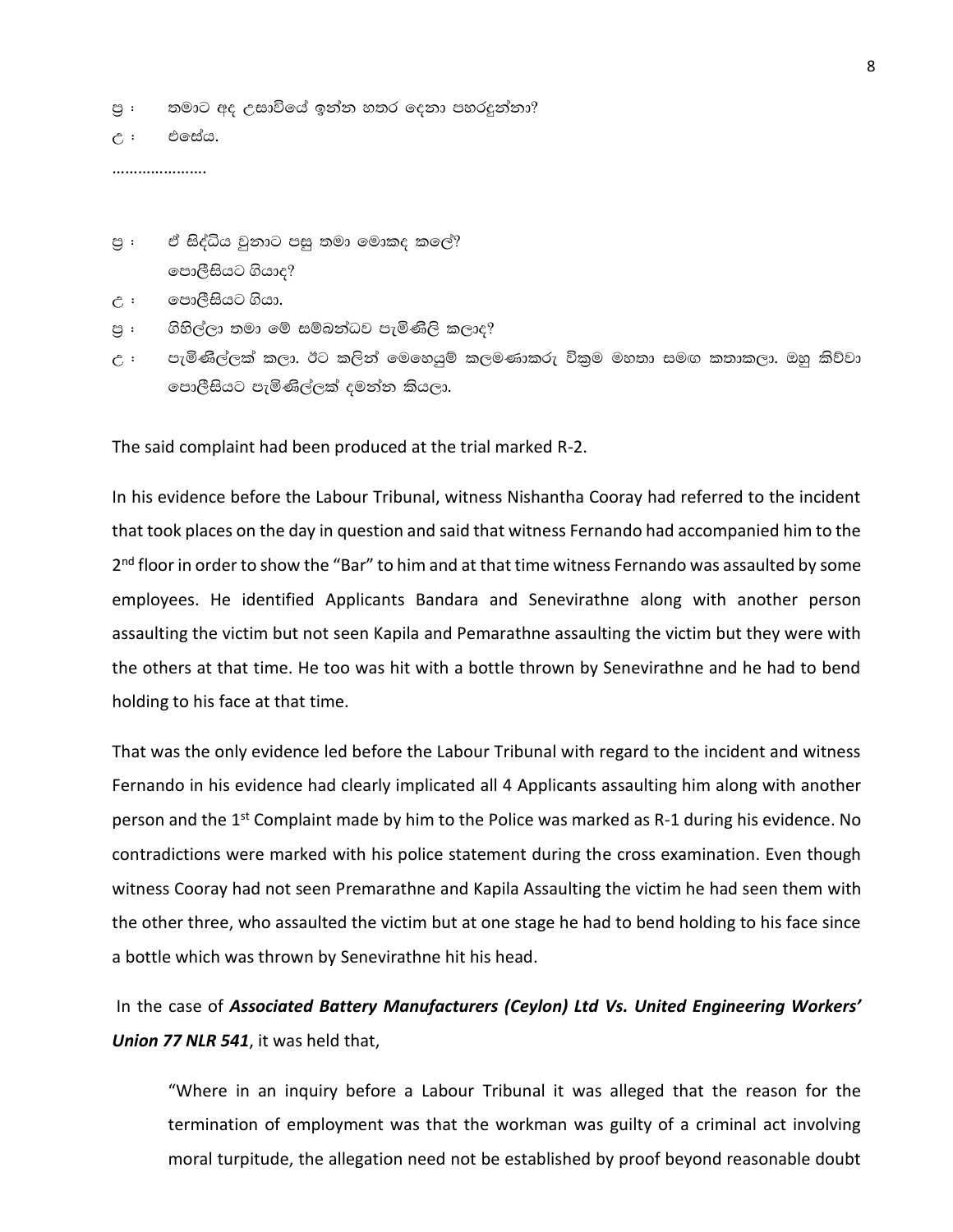as in a criminal case. Such an allegation has to be decided on a balance of probability, every element of the gravity of the charge becoming a part of the whole range of circumstances, which are weighed in the balance, as in every other civil proceeding"

In the case of *Hemas (Estates) Ltd Vs. Ceylon Workers'Congress 76 NLR 59***,** Sirimane (J) has observed the burden of proof before the Labour Tribunal as,

"In proceedings before a Labour Tribunal relating to a dispute between a workman and his employer, it is open to the President to accept the more probable version and to decide the case on a balance of probability"

It was also held in the case of *The Caledonian (Ceylon) Tea and Rubber Estates ltd. Vs. J. S. Hillman 79 NLR 421,*

"That on allegation of misconduct in proceedings before Labour Tribunal has to be decided on a balance of probability it is not necessary to call for proof beyond reasonable doubt as in a criminal case."

In the said circumstance it is clear, that the standard of proof before Labour Tribunal had been considered by this Court as the more probable version of evidence which can be identified in order to ascertain the termination of the employment is reasonable or not. The required proof is not beyond reasonable doubt as in a criminal case but it is on a balance of probability.

As revealed before this Court, witnesses Fernando and Cooray were the eyewitnesses and their evidence can be used to identify the incident of assault to the Officer "J.B. Fernando" and therefore, the Tribunal should consider the evidence on the standard of balance of probability to come to a reasonable conclusion, or to have a just and equitable Order. It does not need to have more witnesses to prove this. Even the evidence of one witness is sufficient to reach a reasonable conclusion on probabilities if the evidence of the said witness is reliable.

Vythiylingam (J) had observed in the case of *Associated Battery Manufacturers (Ceylon) Ltd vs. United Engineering Workers' Union (supr***a***)***,** 

"…. The reason for the termination was connected with the conduct of the workman. The issue before the Tribunal in this case was whether having regard to all the facts and circumstances of the case the termination of the employment of the workman was justified or not, and not simply whether the workman was guilty of theft of the boots or not"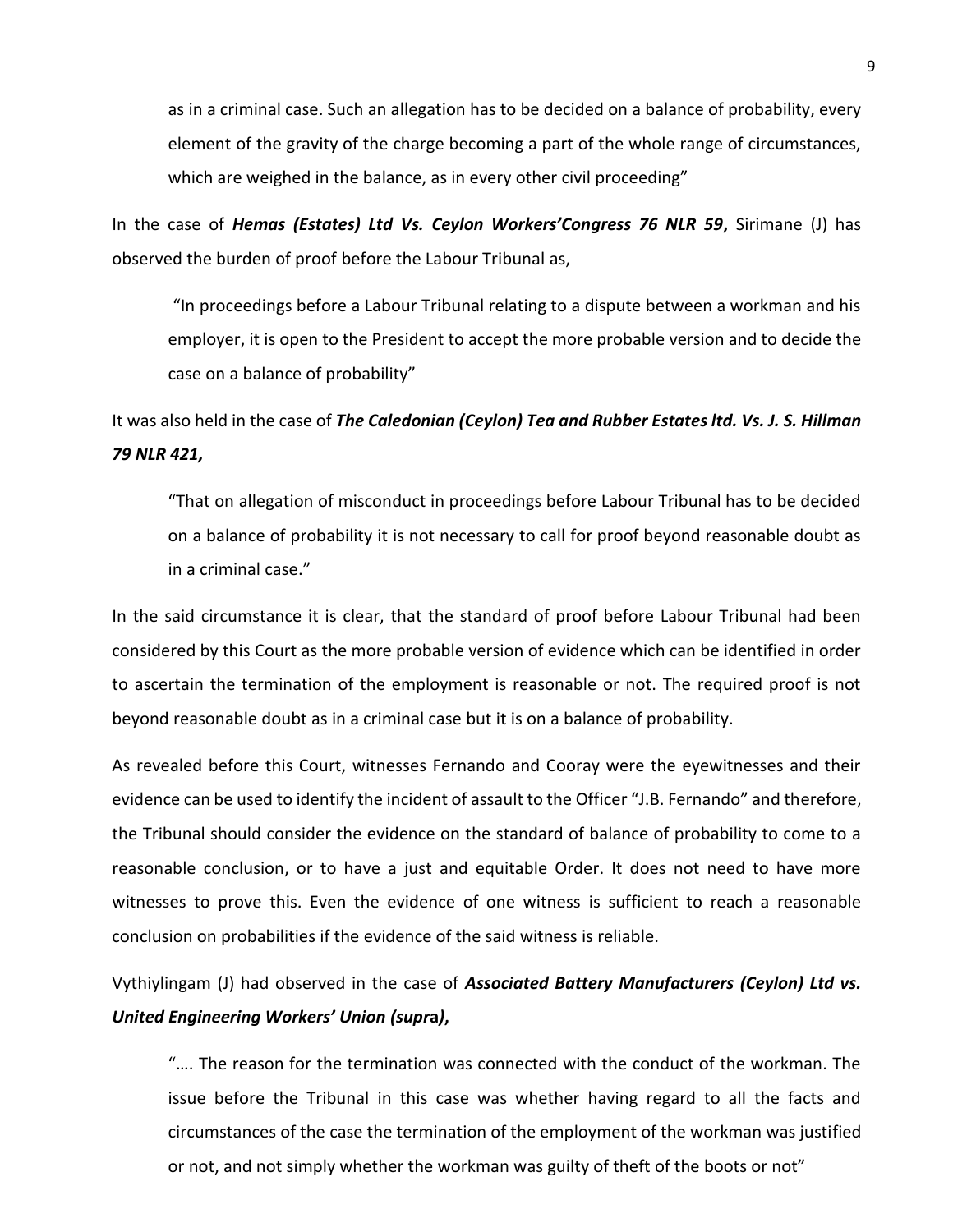It was held further,

"In the instant case the Tribunal had to find as a fact whether the workman did commit theft of the boots or not, but this was only incidental to the decision as to whether the termination of the employment was justified or not and not for the purpose of punishing him for a criminal offence. It has been emphasized in a number of cases that the proceedings before a Labour Tribunal are not criminal in nature and therefore the standards of proof required to establish a criminal charge are wholly inappropriate where the Tribunal has merely to ascertain the facts and make an order which in all the circumstances of the case is just and equitable. In doing so the Tribunal is not bound by the rules of evidence contained in the Evidence Ordinance and may base its decisions on evidence which would be shut out from the ordinary courts of law"

In the said circumstances, it is clear that the President of the Labour Tribunal had misdirected himself when analyzing the evidence of the eye witnesses and had come to a wrong conclusion with regard to the act of misconduct committed by two employees namely, "Kapila Udayanga" and "Wimal Premarathne"

However, when the order of the Labour Tribunal was appealed to the High Court, the High Court had failed to observe the above misdirection on the part of the President of the Labour Tribunal, but also misdirected with regard to the burden of proof required before the Labour Tribunal.

In his order the learned High Court Judge had observed;

"ඒ අනුව මෙහිදී මා හට පෙනී යනුයේ මෙම කරුණ නිසි ආකාරයෙන් විශ්ලේෂණය කර මෙම කම්කරු විනිශ්චය සභාවේ සභාපතිතුමා විසින් නිගමනයකට එළඹීමක් සිදුකර නොමැති බවයි. මෙහිදී මෙම තඩුව තීරණය කිරීමේදී වැදගත්ම කරුණ වනුයේ මෙම පහර දීමේ සිද්ධියයි. මෙම පහර දීමේ සිද්ධිය වගඋත්තරකරුවන් විසින් අධිකරණය හමුවේ ඔප්පූ කළ යුතුවනු ඇත. තවදුරටත් සභාපතිතුමාගේ නියෝගය සලකා බලන කල එතුමා පුකාශ කර ඇත්තේ සේවකයන් දෙදෙනෙකුට පහර දීම පිළිබදව පරස්පර විරෝධතාවයක් නොමැති බවයි. එය එම නියෝගයේ 9 වන පිටුවේ සදහන් වේ. එනම් **'ඒ සම්බන්ධව එම සාක්ෂිකරුවන් දෙදෙනා අතර කිසිදු පරස්පරතාවයක් නොමැති** බව පැහැදිලි වේ' වශයෙන් සදහන් කර ඇත. මෙහිදී මෙම සාක්ෂිකරුවන් දෙදෙනා එක් කරුණක් සම්බන්ධයෙන් පරස්පර විරෝධතා දක්වන්නේ නම් තවත් කරුණක් සම්බන්ධයෙන් පරස්පර නොවූ පමණින් ඔවුන්ගේ විස්වාසදායකත්වය පිලිබදව විනිශ්චයකාර සභාව සැලකිල්ලට ගත යුතුව ඇත. මේ අනුව මෙම මූලික කරුණ මත මෙම සම්පූර්ණ සිද්ධිය රදා පවතී."